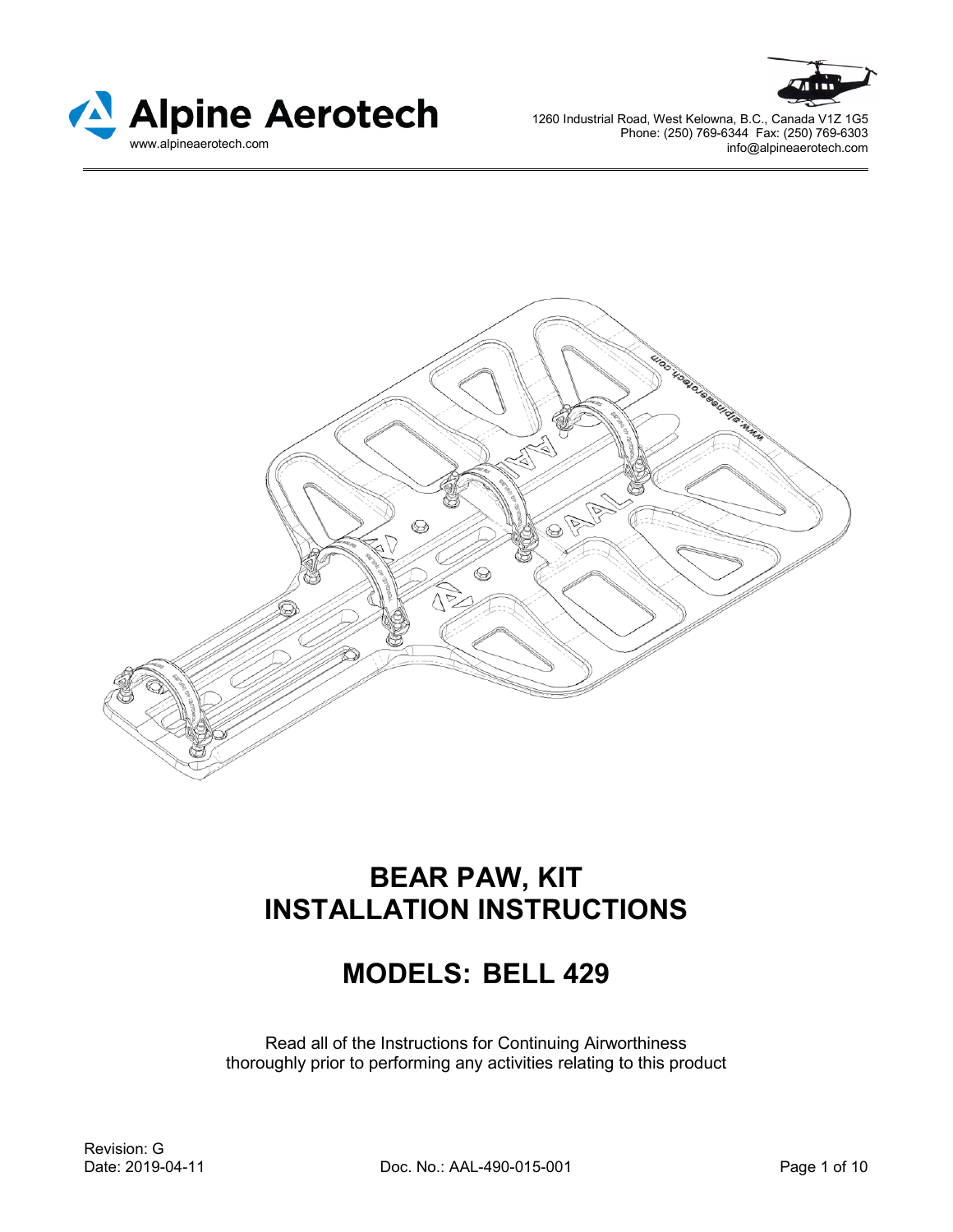



## **Table of Contents**

| Section | Description                                                      | Page   |
|---------|------------------------------------------------------------------|--------|
|         | Description                                                      | 3      |
| 2       | Installation & Removal Instructions<br>Installation Instructions | 4<br>4 |
|         | <b>Removal Instructions</b>                                      | 9      |

#### **Notes**

- 1. If changes to this document are required, Alpine Aerotech LP shall revise all pages and reissue the entire document.
- 2. Alpine Aerotech LP shall make any subsequent revisions of this document available free of charge upon request. Alpine Aerotech LP also recommends that the end user of this product periodically verify the revision level of this document.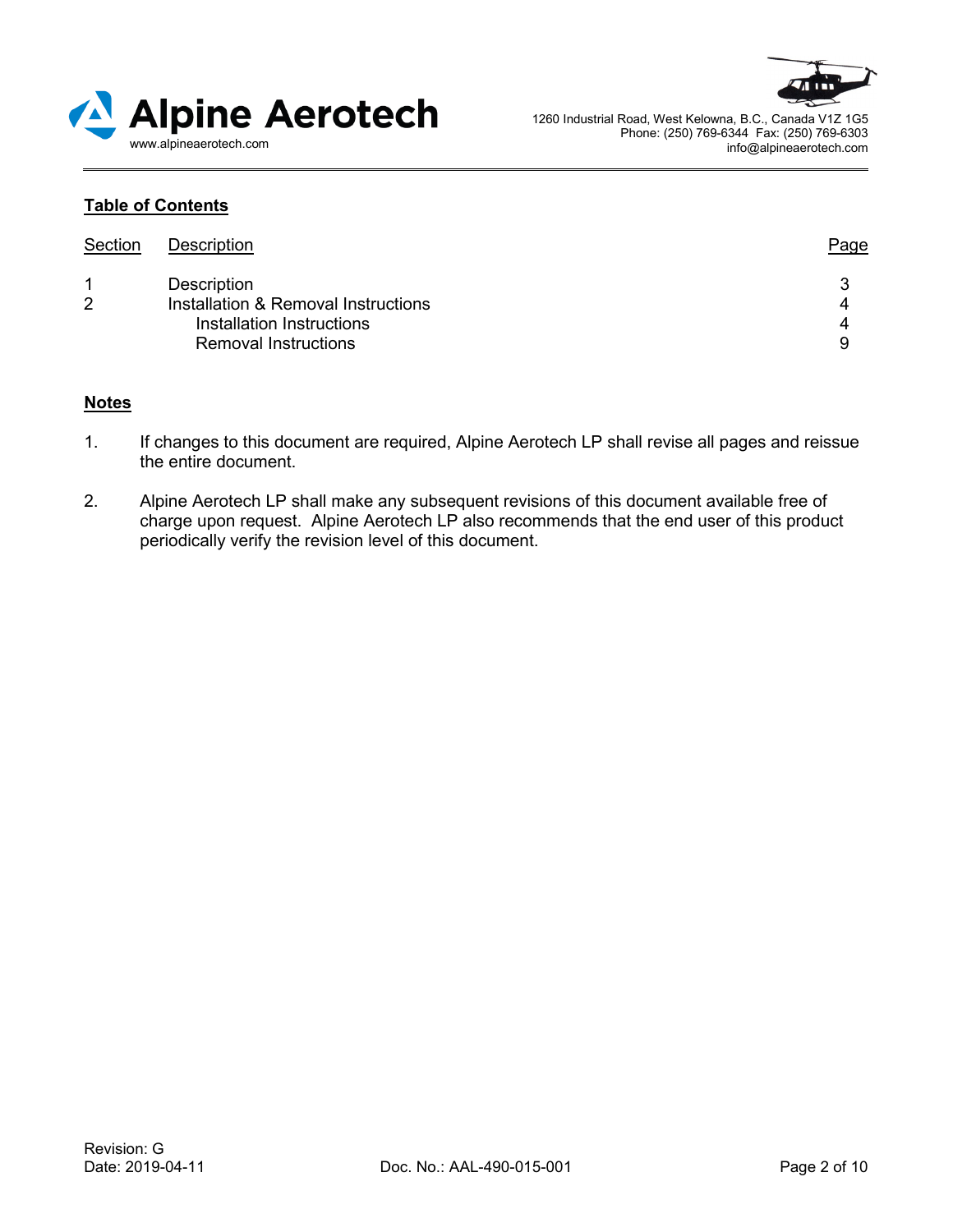



## **Section 1: Description**

The following information provides a functional description of the Bear Paw, Kit as defined in Alpine Aerotech LP authority dataset AAL-490-010-001.

- In soft terrain landing situations where the skid tubes can sink into the landing area, e.g., tundra, snow and sand, balancing issues can occur and in rare cases the tail rotor can strike the ground.
- The Bear Paw, Kit when installed adds additional flotation to the skid gear aft of the C of G, thus keeping the balance point forward of the C of G.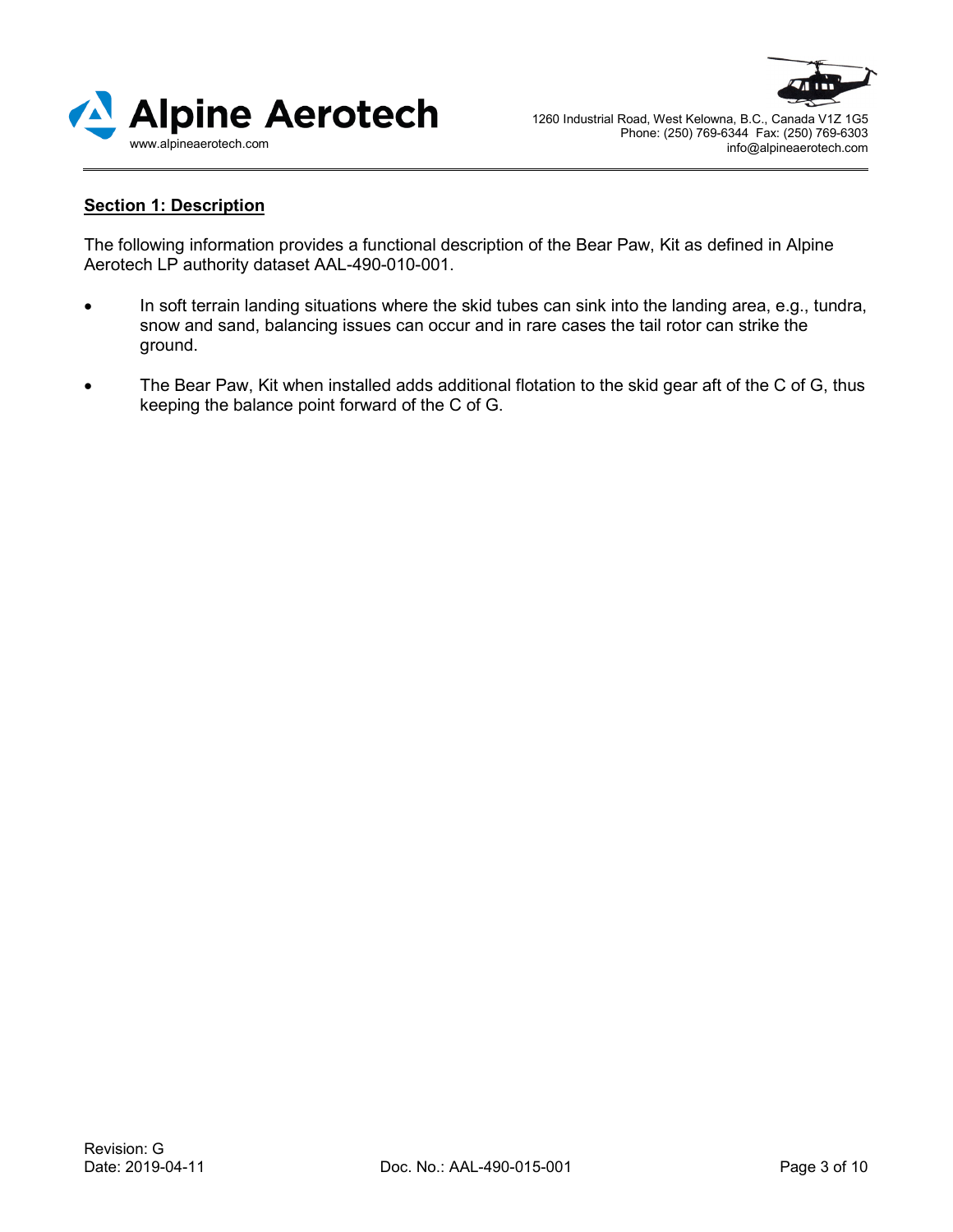



## **Section 2: Installation & Removal Instructions**

### **Weight & Balance**

| <b>Part Number</b><br>AAL-490-010-001 | Description<br>Bear Paw, Kit + | Weight<br>$22.07*$<br>10.01 (Kg) 6.966 (m) | Long. Arm<br>274.258 | <u>Lat. Arm</u><br>.00<br>.00(m) |
|---------------------------------------|--------------------------------|--------------------------------------------|----------------------|----------------------------------|
| AAL-490-010-001                       | Bear Paw, Kit $\ddagger$       | $20.16*$<br>$9.14$ (Kg) 6.97 (m)           | 274.742              | .000<br>.00(m)                   |

- Applicable to installations with Grippers (Item 11) and associated hardware
- ‡ Applicable to installations without Grippers (Item 11) and associated hardware
- Total increase in weight to aircraft.

#### **General Notes**

- 1. All Installation Instructions shall be accomplished in accordance with (IAW) standard aircraft practices. Refer to the current revision of the FAA manuals AC 43.13-1B and AC 43.13-2B for details on standard aircraft practices.
- 2. All Fasteners shall be torqued to standard aircraft specifications, unless otherwise specified. Refer to the current revision of the FAA manuals AC 43.13-1B and AC 43.13-2B for details on standard torque specifications.
- 3. All Dimensions are in imperial measures (inches/pounds).
- 4. Refer to Section 1: Maintenance Manual Supplement for instructions on maintenance for the item(s) referenced within this section.
- 5. Refer to the Section 3: Illustrated Parts Breakdown for the part numbers of the item(s) referenced within this section.

#### **Installation Notes**

- Typical item number for all like items in this view unless otherwise specified.  $\bigwedge$
- Align the center of the Cap, Assy (Item 5) with the center of the fastener row on the saddle, detail.  $\sqrt{2}$
- Prior to final torque ensure that there is zero gap between the Bear Paw, Detail and the skidtube.  $\sqrt{3}$
- Apply Threadlocker (Item 15) to threads IAW manufacturer's recommendations (prior to torquing fastener).  $\sqrt{4}$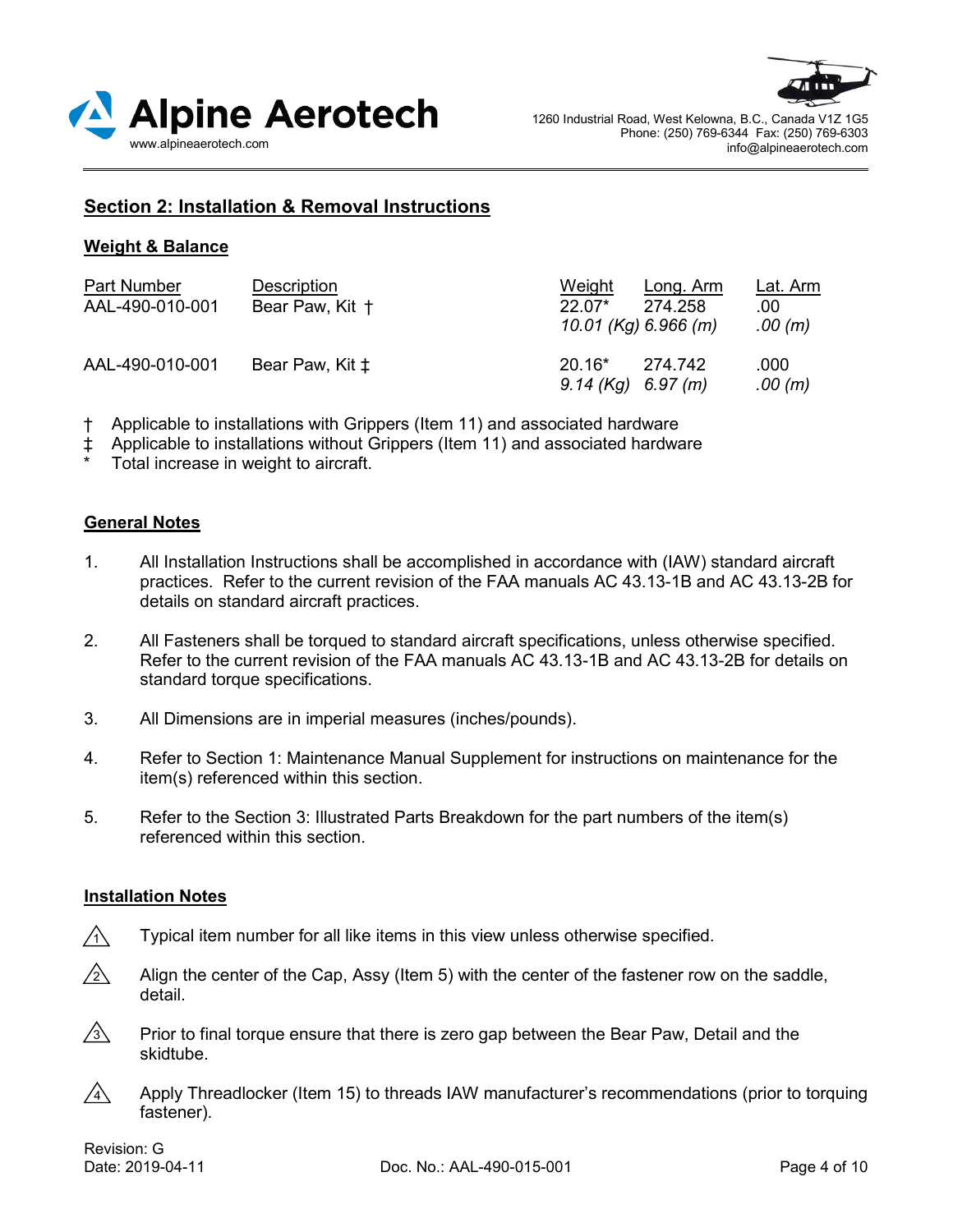



#### **Installation Instructions**

**NOTE:** LHS installation shown, RHS opposite.

- 1. Install the Grippers (Item 11) and supplied hardware on the Bear Paw, Detail (Item 1) as shown. Ensure all serrated surfaces on the Grippers are facing down (serrations must be common to the ground). Ensure Threadlocker (Item 15) is applied (mandatory). Torque all Gripper fasteners IAW General Note 2. Reference Figure 1.
	- **NOTE:** Installation of Grippers (Item 11) and associated hardware is optional.

If Grippers are desired, all Grippers (8X) and associated hardware must be installed. Use applicable Weight & Balance data accordingly.

If Grippers are not desired, all Grippers (8X) and associated hardware must be removed. Use applicable Weight & Balance data accordingly.

**CAUTION:** Ensure Threadlocker (Item 15) is sufficiently applied to all Gripper fasteners. Omitting threadlocker is not acceptable and will create a non-airworthy installation.

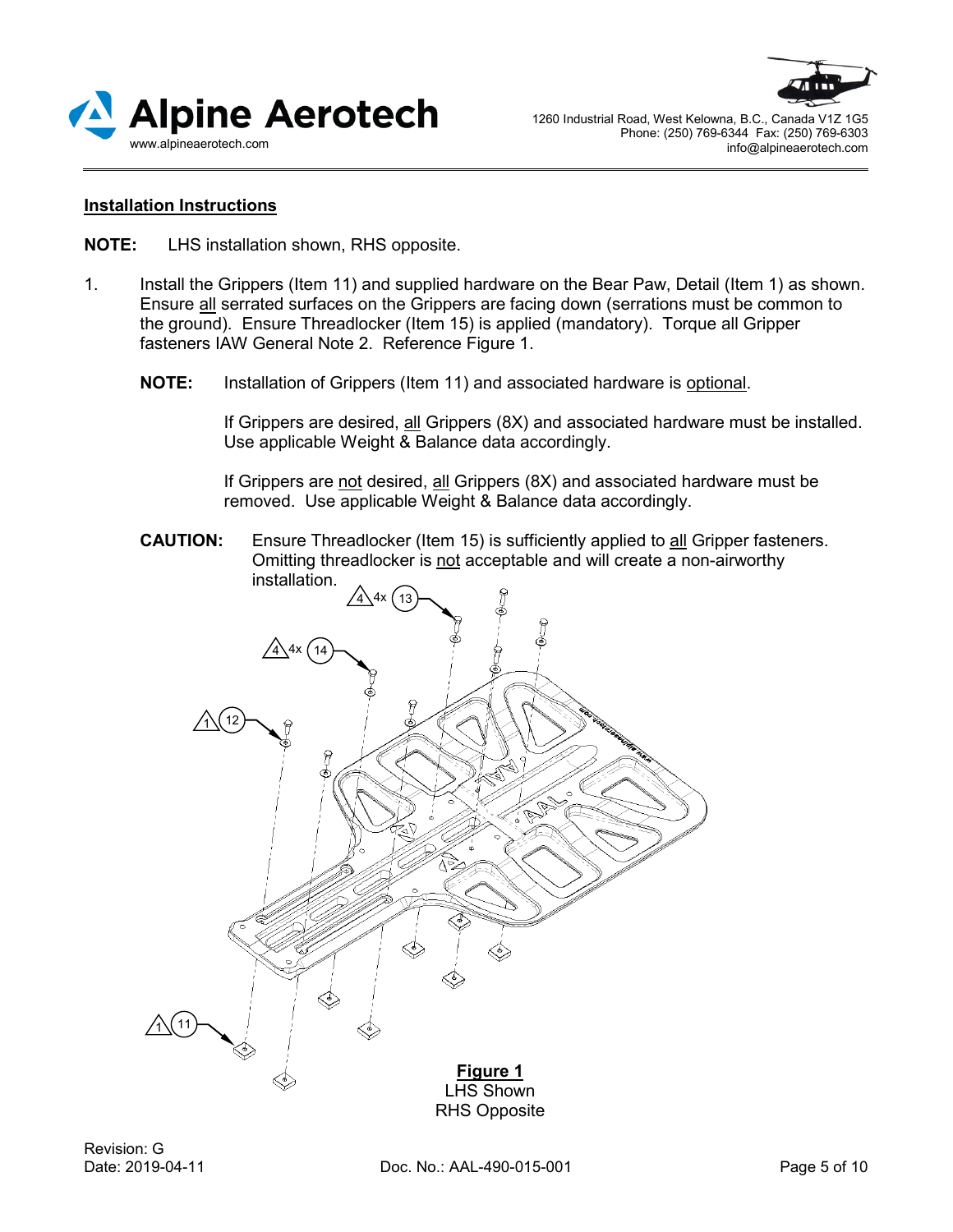



## **Installation Instructions**

2. Pre-install the supplied hardware as shown. Reference Figure 2.



**Figure 2**  LHS Shown RHS Opposite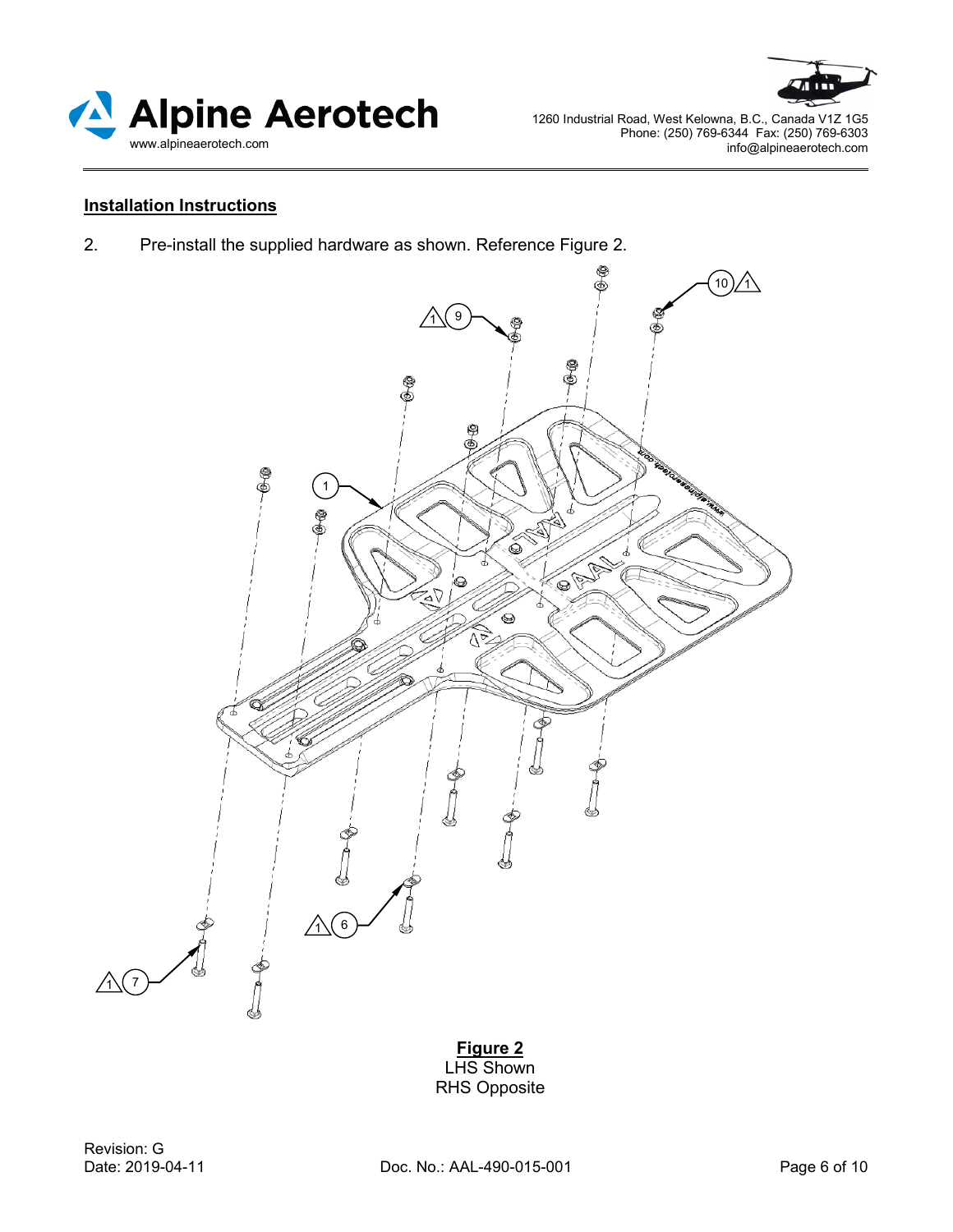



#### **Installation Instructions**

- 3. Raise the aircraft, so that the Bear Paw, Detail (Item 1) can slide under the skidtube.
- 4. Once the Bear Paw, Detail (Item 1) is under the skidtube in its approximate location place the Cap, Details (Items 2 & 4) and Strap, Assy's (Items 3 & 5) on their corresponding studs and capture the stud with its respective self locking nut (Item 10) and washer (Item 8). Reference Figures 3 & 4.
- 5. Align the center of the Cap, Detail & Strap, Assy (Items 4 & 5) with the center of the fastener row on the saddle, detail. Reference Figure 4.

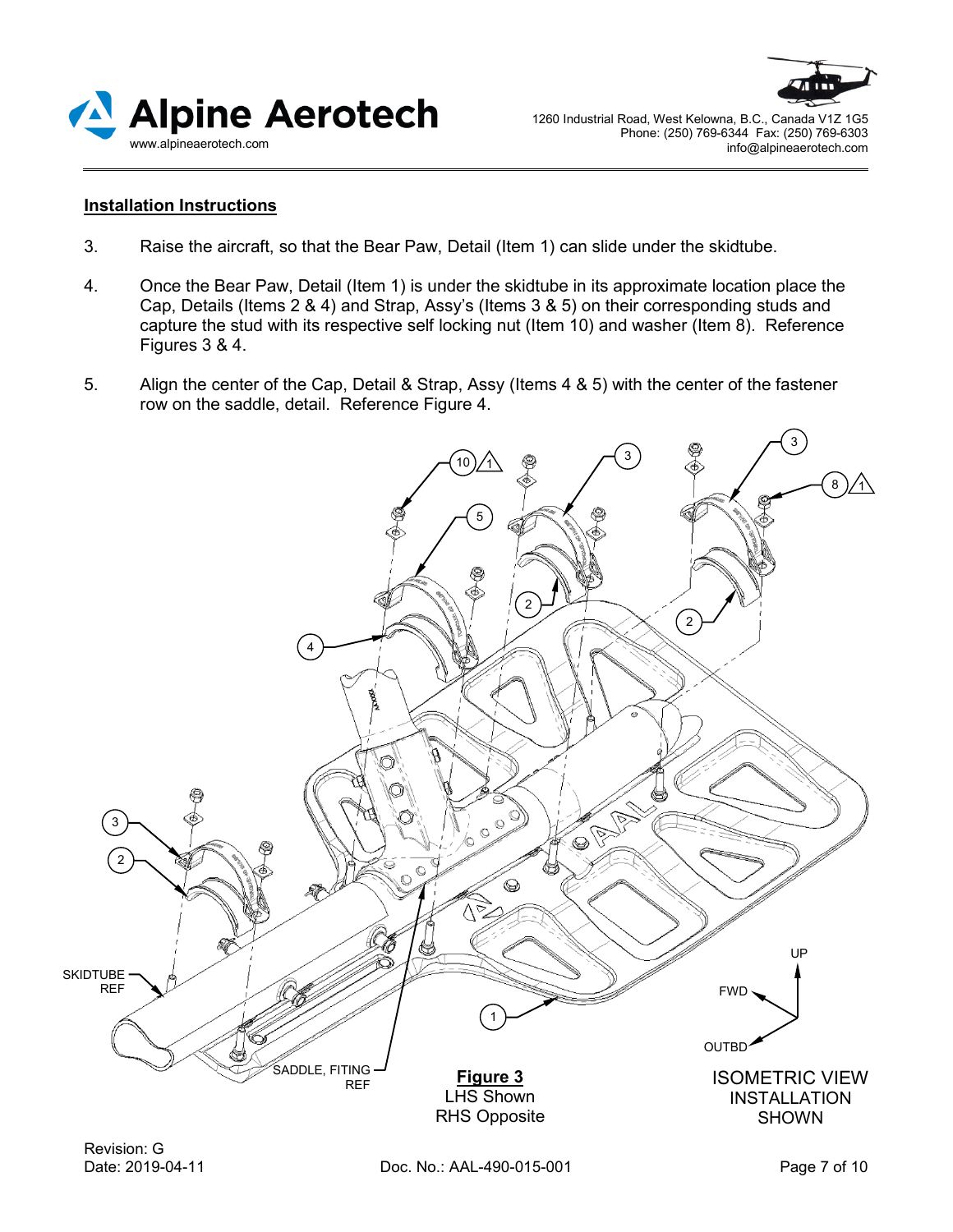



#### **Installation Instructions**

6. Lower the aircraft onto the Bear Paw, Detail (Item 1) and torque fasteners equally to 40 in/lbs. For the Aft most Cap, Detail & Strap Assy (Item 2  $\&$  3), prior to final torque of the fasteners ensure there is zero gap between the Bear Paw, Detail (Item 1) and the skidtube. Reference Figures 3 & 4.





VIEW LKG INBD INSTALLATION SHOWN

**Figure 4** LHS Shown RHS Opposite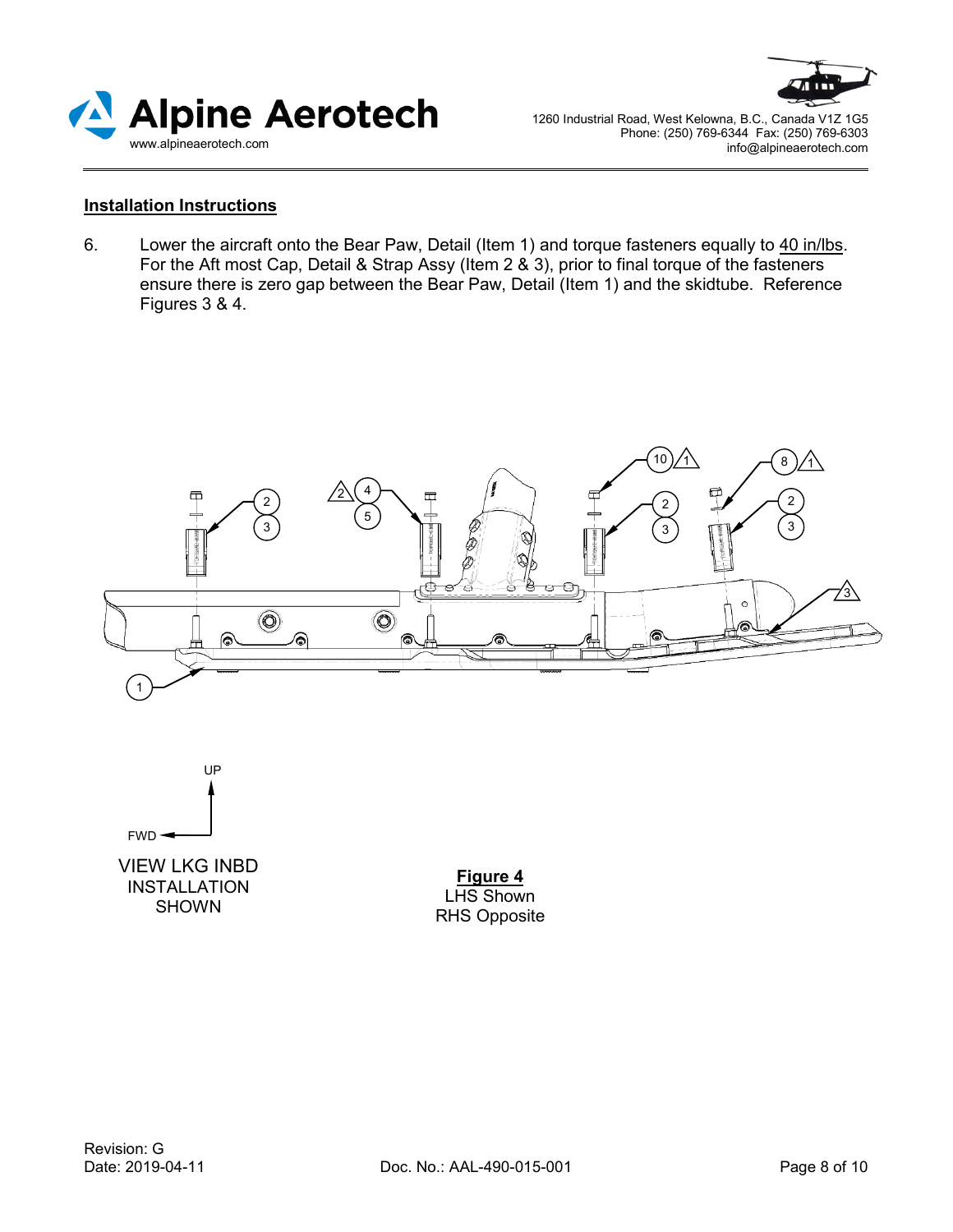



## **Installation Instructions**

- 7. Installation complete.
- 8. Perform a General Inspection of all items to ensure proper installation.
- 9. Update the aircraft logbook for the installation of the Bear Paw, Kit.